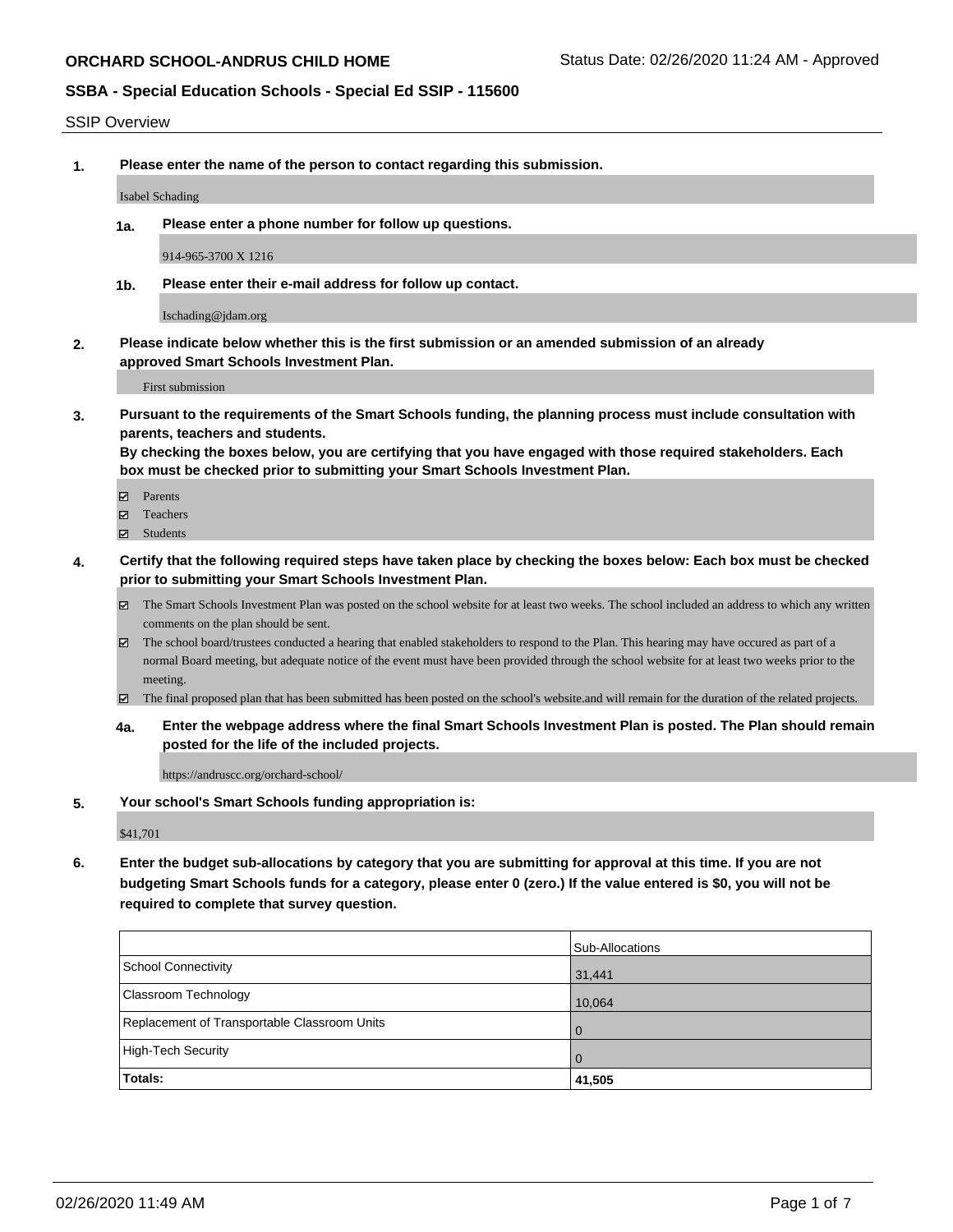School Connectivity

## **1. Describe how you intend to use Smart Schools funds for high-speed broadband and/or wireless connectivity projects in school buildings.**

The Orchard School will use allocations from the Smart School Bond funding to the following to School Connectivity and Classroom Learning Technology Categories. The school community stakeholders met to discuss options for allocating our Smart Schools Bond Act award from New York State. The categories identified were School Connectivity and Classroom Technology: School Connectivity category will cover the replacement of and or upgrades to: • Wifi Access Points • Switches • Infrastructure Wiring • Broadband

### **2. Describe how the school plans to use digital connectivity and technology to improve teaching and learning.**

The Orchard School will use allocations from the Smart School Bond funding to the following to School Connectivity and Classroom Learning Technology Categories. The school community stakeholders met to discuss options for allocating our Smart Schools Bond Act award from New York State. The categories identified were School Connectivity and Classroom Technology:

School Connectivity category will cover the replacement of and or upgrades to:

- Wifi Access Points
- Switches
- Infrastructure Wiring
- Broadband
- Classroom Technology category will cover the replacement of and or upgrades to:
- Smartboards
- Chromebooks /Wireless Devices

Updating the school connectivity will give our students access to more information in real time. We are currently supporting switches and access points that have aged past the point of repair. This causes dropped services with our smartboards and putting our students at a great disadvantage . Having better connectivity will give students and teachers access to more resources.

### **3. Does your School Connectivity project require new construction or substantially altered space and result in capitalized cost in excess of \$100,000?**

No

### **4. If you are submitting an allocation for School Connectivity complete this table.**

**Note that the calculated Total at the bottom of the table must equal the Total allocation for this category that you entered in the SSIP Overview overall budget.** 

|                                            | Sub-Allocation |
|--------------------------------------------|----------------|
| Network/Access Costs                       | 17,583         |
| <b>Outside Plant Costs</b>                 | $\Omega$       |
| School Internal Connections and Components | 13,858         |
| <b>Professional Services</b>               | l O            |
| Testing                                    |                |
| <b>Other Upfront Costs</b>                 | $\Omega$       |
| <b>Other Costs</b>                         | l O            |
| Totals:                                    | 31,441         |

**5. Please detail the type, quantity, per unit cost and total cost of the eligible items under each sub-category. This is especially important for any expenditures listed under the "Other" category. All expenditures must be eligible for tax-exempt financing to be reimbursed with Smart Schools funds. Sufficient detail must be provided so that we can verify this is the case. If you have any questions, please contact us directly through smartschools@nysed.gov. Add rows under each sub-category for additional items, as needed.**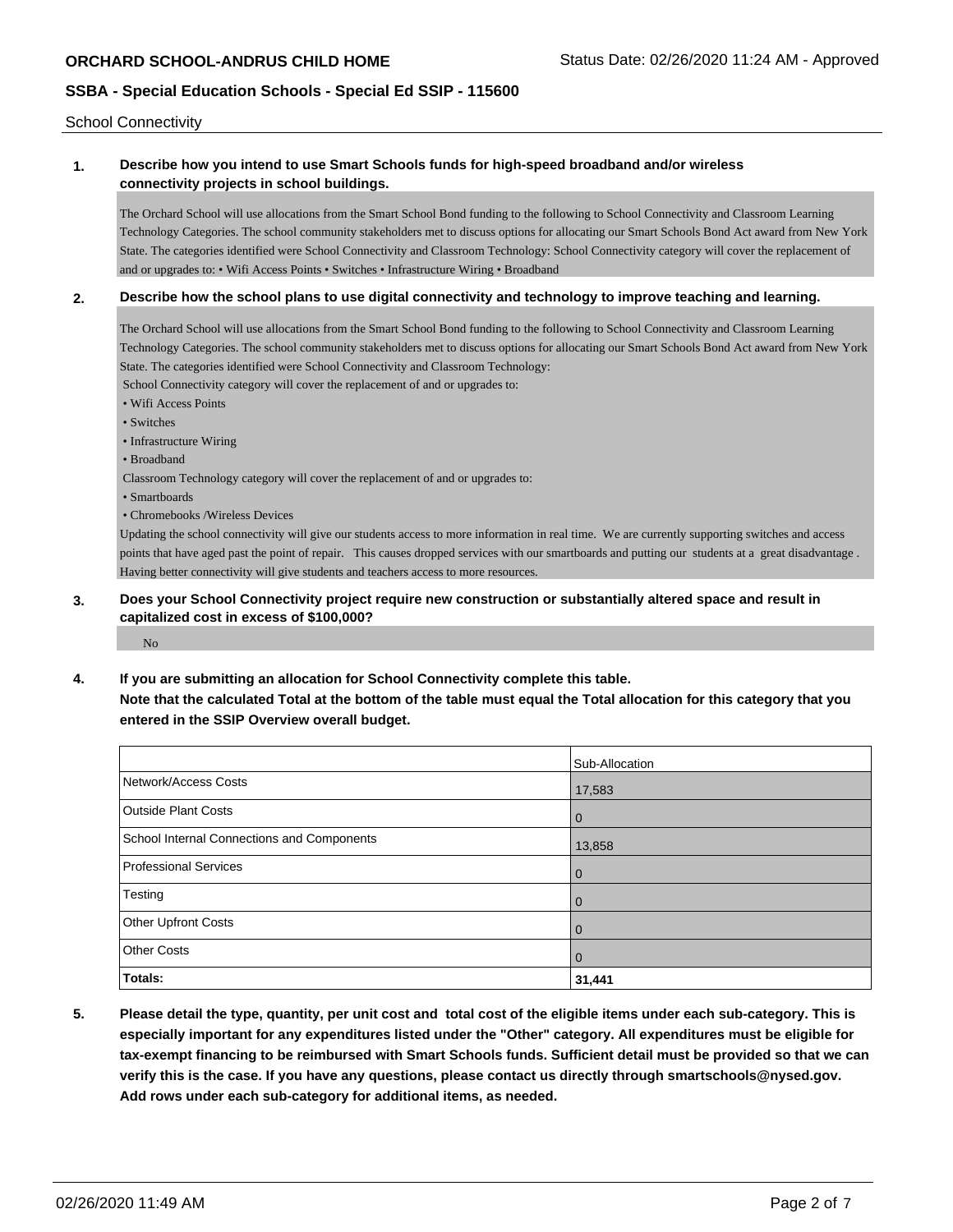School Connectivity

| Select the allowable expenditure | Item to be purchased            | Quantity | Cost per Item | <b>Total Cost</b> |
|----------------------------------|---------------------------------|----------|---------------|-------------------|
| type.                            |                                 |          |               |                   |
| Repeat to add another item under |                                 |          |               |                   |
| each type.                       |                                 |          |               |                   |
| Network/Access Costs             | <b>Network Switches</b>         | 3        | 4,284         | 12,852            |
| Network/Access Costs             | <b>WiFI Access Points</b>       | 6        | 409           | 2,454             |
| <b>Connections/Components</b>    | Replacement Internal Wiring     |          | 13,858        | 13,858            |
| Network/Access Costs             | Cisco Meraki Enterprise License | 3        | 759           | 2,277             |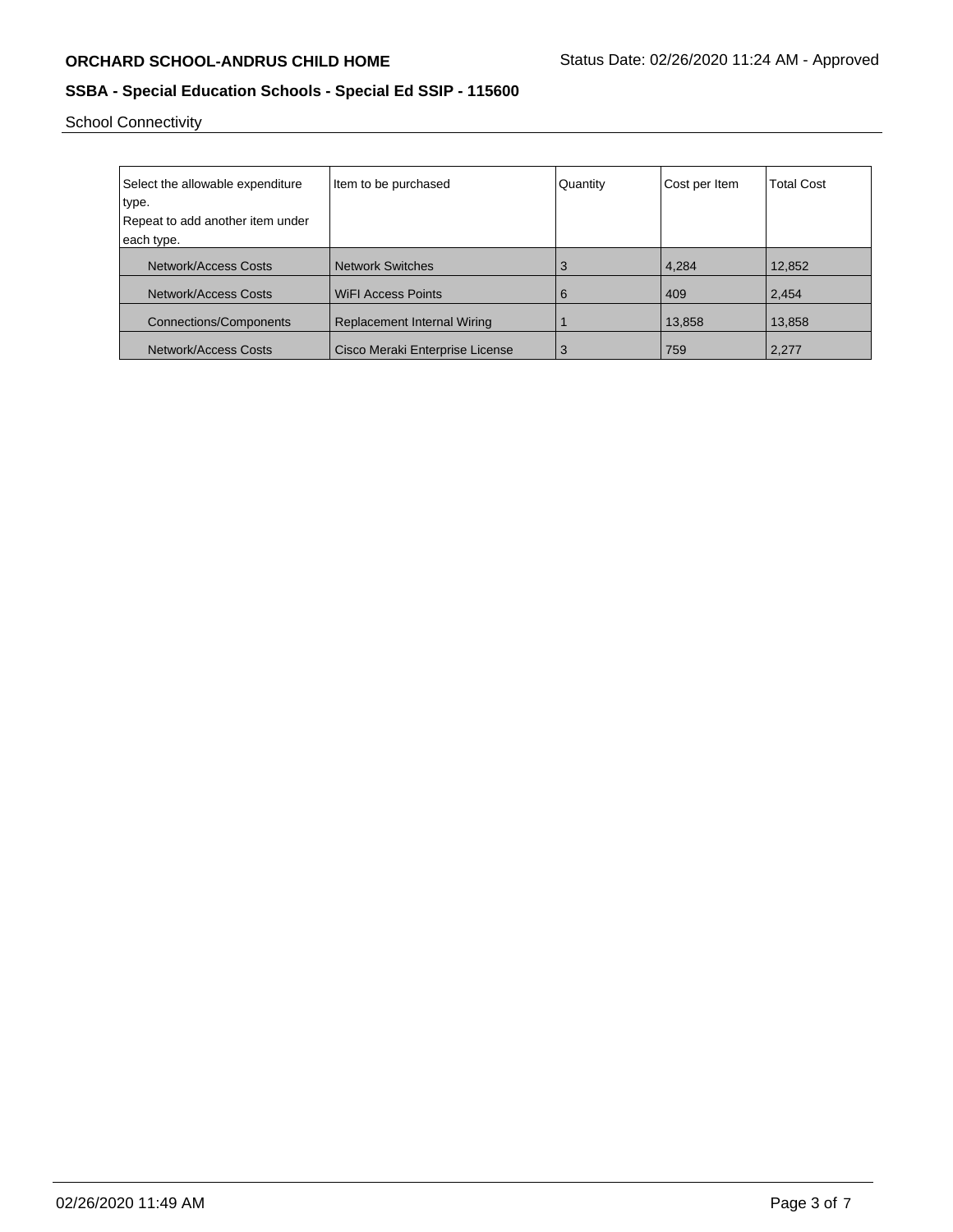Classroom Learning Technology Equipment (Devices)

**1. Describe the devices you intend to purchase and their compatibility with existing or planned platforms or systems.**

Classroom Technology category will cover the replacement of and or upgrades to: • Smartboards • Chromebooks /Wireless Devices-The new smartboard will be upgrading an existing one which has aged out and is close to being non functional . The chromebooks will be utilized on a new platform under the google schools app.

**2. Describe how the proposed technology purchases will improve teaching and learning inside or outside of the classroom.**

our district is committed to upgrading to new devices purchased through the Smart Schools Bond Act which will supplement the existing equipment replacement cycle already in place. In each of the next four years, funds will be budgeted for the normal repair costs as a percentage of the total cost of the devices. After four years, the devices will be replaced and/or redeployed in order to ensure the equipment stays current and new technology is supported following on a staggered schedule as the devices reach their end of life status (EOL).

**3. To ensure the sustainability of technology purchases made with Smart Schools funds, schools must have a plan to maintain and support technology purchases reimbursed with Smart Schools funds. This sustainability plan should support recurring costs of use that are ineligible for Smart Schools funding such as device maintenance, technical support, Internet and wireless fees, maintenance of hotspots, staff professional development, building maintenance and the replacement of incidental items.**

By checking this box, you certify that the school has a sustainability plan as described above.

**4. Schools must ensure that devices purchased with Smart Schools funds will be distributed, prepared for use, maintained and supported appropriately. Schools must maintain detailed device inventories in accordance with generally accepted accounting principles.**

By checking this box, you certify that the school has a distribution and inventory management plan and system in place.

- **5. Schools must contact the SUNY/CUNY teacher preparation program that supplies the largest number of its new teachers to request advice on innovative uses and best practices at the intersection of pedagogy and educational technology.**
	- By checking this box, you certify that you have contacted the SUNY/CUNY teacher preparation program that supplies the largest number of your new teachers to request advice on these issues.
	- **5a. Please enter the name of the SUNY or CUNY Institution that you contacted.**

Lehman College

**5b. Enter the primary Institution phone number.**

7189608000

**5c. Enter the name of the contact person with whom you consulted and/or will be collaborating with on innovative uses of technology and best practices.**

Dr. Mary Sanford

**6. If you are submitting an allocation for Classroom Educational Technology, complete this table. Note that the calculated Total at the bottom of the table must equal the Total allocation for this category that you entered in the SSIP Overview overall budget.**

|                          | Sub-Allocation |
|--------------------------|----------------|
| Interactive Whiteboards  | 5,684          |
| Computer Servers         | $\Omega$       |
| <b>Desktop Computers</b> | $\Omega$       |
| Laptop Computers         | 4,380          |
| <b>Tablet Computers</b>  | $\Omega$       |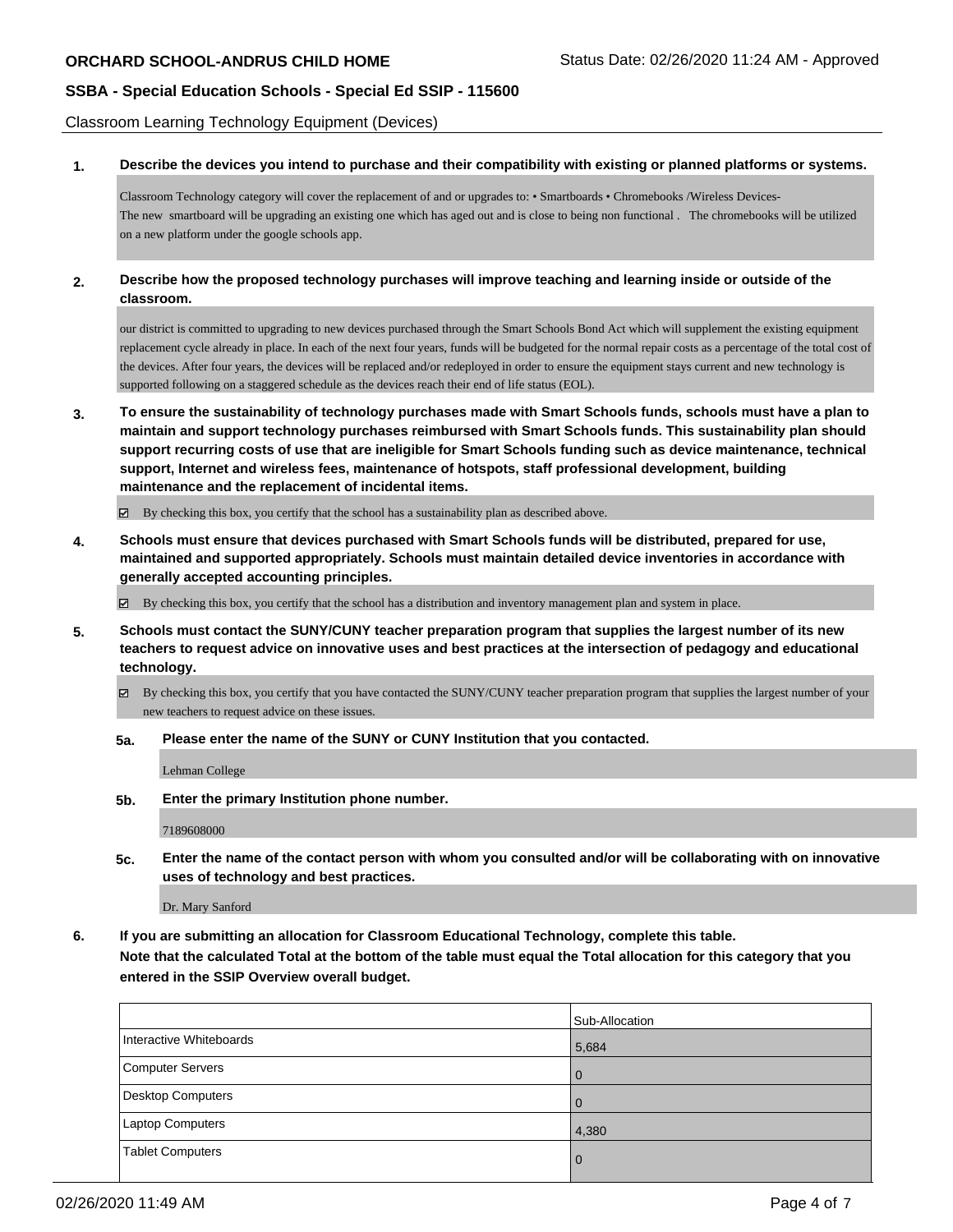Classroom Learning Technology Equipment (Devices)

|                    | Sub-Allocation |
|--------------------|----------------|
| <b>Other Costs</b> |                |
| Totals:            | 10,064         |

**7. Please detail the type, quantity, per unit cost and total cost of the eligible items under each sub-category. This is especially important for any expenditures listed under the "Other" category. All expenditures must be capital bond eligible to be reimbursed with Smart Schools funds. If you have any questions, please contact us directly through smartschools@nysed.gov.**

**Add rows under each sub-category for additional items, as needed.**

| Select the allowable expenditure | Item to be purchased | Quantity | Cost per Item | <b>Total Cost</b> |
|----------------------------------|----------------------|----------|---------------|-------------------|
| type.                            |                      |          |               |                   |
| Repeat to add another item under |                      |          |               |                   |
| each type.                       |                      |          |               |                   |
| Interactive Whiteboards          | Smartboard           |          | 5,684         | 5,684             |
| <b>Laptop Computers</b>          | <b>Chrome Books</b>  | 20       | 219           | 4,380             |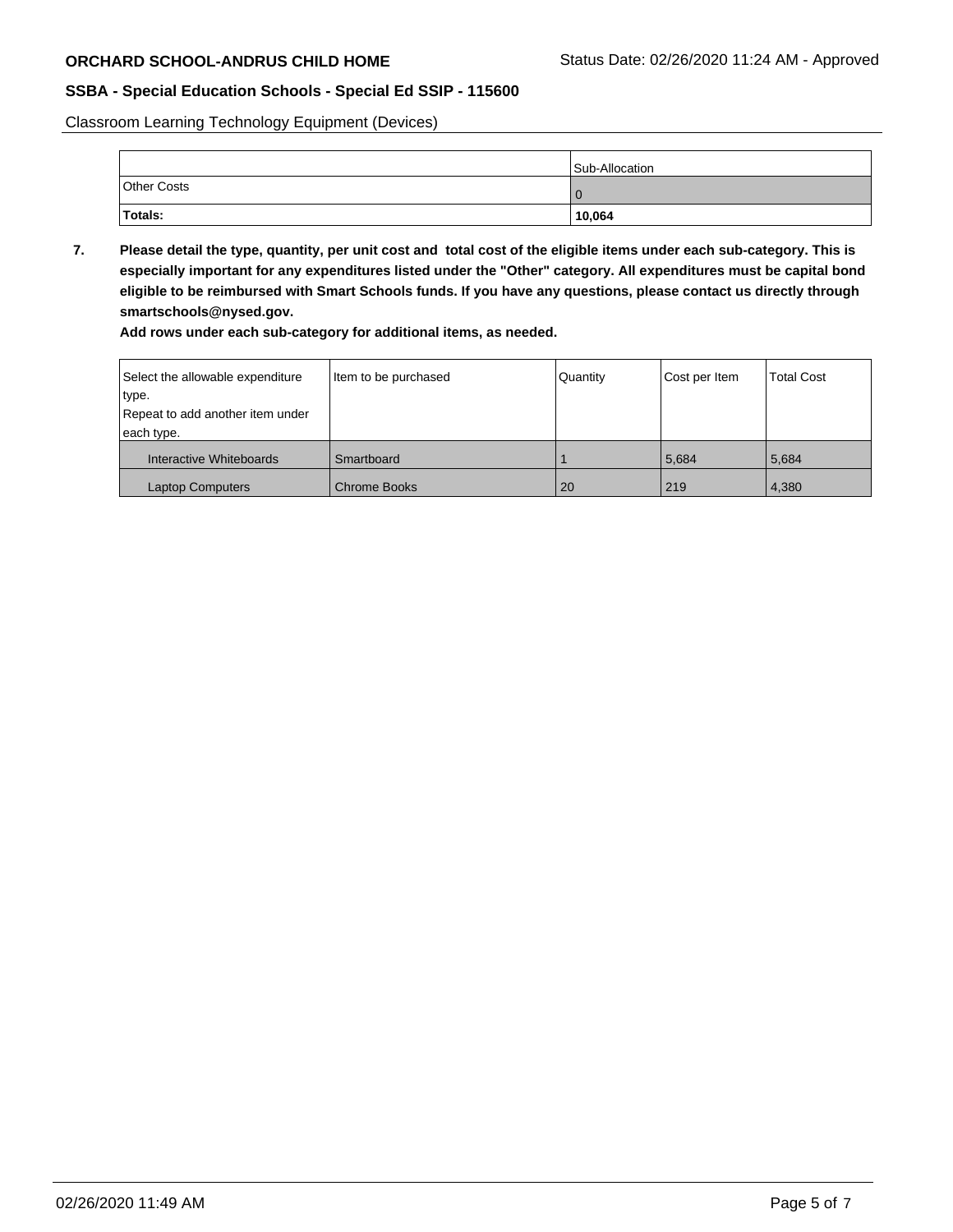Replace/Modernize Transportable Classrooms

**1. Describe the school's plan to construct, enhance or modernize education facilities to provide high-quality instructional space by replacing transportable classrooms.**

(No Response)

**2. Does your Classroom Trailer project require new construction or substantially altered space and result in capitalized cost in excess of \$100,000?**

(No Response)

**3. If you have made an allocation for Replace Transportable Classrooms, complete this table. Note that the calculated Total at the bottom of the table must equal the Total allocation for this category that you entered in the SSIP Overview overall budget.**

|                                                | Sub-Allocation |
|------------------------------------------------|----------------|
| Construct New Instructional Space              |                |
| Enhance/Modernize Existing Instructional Space |                |
| <b>Other Costs</b>                             |                |
| Totals:                                        | O              |

**4. Please detail the type, quantity, per unit cost and total cost of the eligible items under each sub-category. This is especially important for any expenditures listed under the "Other" category. All expenditures must be capital bond eligible to be reimbursed with Smart Schools funds. If you have any questions, please contact us directly through smartschools@nysed.gov.**

**Add rows under each sub-category for additional items, as needed.**

| Select the allowable expenditure | Item to be purchased | Quantity      | Cost per Item | <b>Total Cost</b> |
|----------------------------------|----------------------|---------------|---------------|-------------------|
| 'type.                           |                      |               |               |                   |
| Repeat to add another item under |                      |               |               |                   |
| each type.                       |                      |               |               |                   |
| (No Response)                    | (No Response)        | (No Response) | (No Response) | (No Response)     |